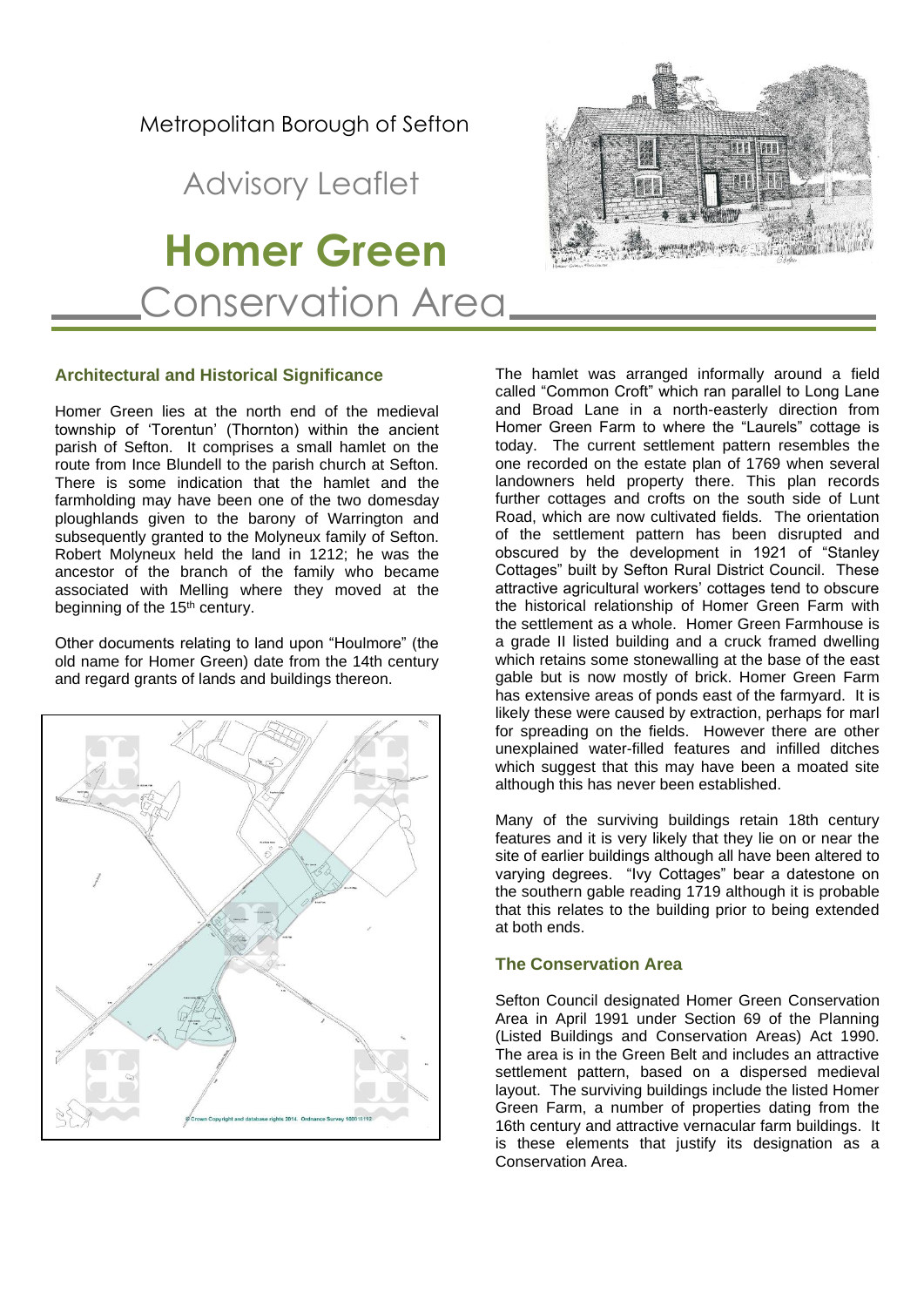In determining applications for the development of land or the alteration, demolition or extension of existing buildings, Sefton will protect the Green Belt to prevent unrestricted sprawl and safeguard the surrounding countryside from further encroachment and preserve and enhance the special character and appearance of the area.

Within the Conservation Area, it is not the intention to prevent change but rather to ensure that any new development, alterations or extensions are in keeping with its character and that any harm is balanced against wider public benefits.

## **Additional Planning Powers**

## **If a building is a Listed Building additional special controls will also apply.**

Within the conservation area the following additional planning powers apply:-

- Any proposal involving the demolition of any building, wall or other structure within the Conservation Area (with minor exceptions) will require planning permission.
- It is an offence to carry out tree works without permission. Anyone wishing to cut down, top, lop or uproot a tree with a stem diameter of 75mm or greater measured at 1.5m above ground level must give the Local Planning Authority six weeks written notice of their intention to do so (a "Section 211 notice" under the Town and Country Planning Act 1990) subject to specific exemptions. Within this time the Authority may grant consent for the proposed work, or they may consider making a Tree Preservation Order.
- There are greater restrictions over 'permitted development' rights for the enlargement of dwellinghouses, and on the provision, alteration or improvement of outbuildings within their curtilage.
- Dormer windows will require planning permission, and in some cases, other changes to roofs and chimneys may require planning permission.
- Cladding of external walls in stone, artificial stone, pebble dash, render, timber, plastic or tiles is not permitted. The cladding of any part of external walls would require planning permission.
- Planning permission is needed for satellite dishes where they are to be located on a chimney, wall or roof slope which faces onto a highway.
- Micro-generation (e.g. wind turbines/solar panels) installations will require planning permission in some cases.
- The Council has powers under the Act to require owners to carry out essential repair works to empty or partly occupied buildings in order to protect the fabric of buildings important to the conservation area.

For up to date advice on what needs planning permission go to **[www.planningportal.gov.uk](http://www.planningportal.gov.uk/)** In determining applications for the development of land and alterations or extensions to buildings within the Homer Green Conservation Area the Borough Council will pay special regard to:-

- The overriding restriction on new development within the Green Belt. See Council's website for further details.
- The retention, replacement and restoration of historical details and features of the buildings and their gardens including boundary walls and hedges.
- The design, materials and detail of extensions and alterations to existing buildings which will be expected to be in sympathy with the rural architectural and historic character of the building as a whole and to the setting of that building.
- The design of any new building (including form, scale and materials) and its integration with its agricultural surroundings and the special architectural and visual qualities of the conservation area.
- The retention and preservation of gaps between buildings, trees and the provision of further appropriate landscaping.
- The retention and enhancement of views into and out of the area, vistas within the area and the general character and appearance of the rural scene.

## **Guidance Notes for planning applications and use of materials:**

## **Pre-Application Advice**

You can request advice from Planning Services prior to submitting a formal application. In some cases we make a charge for this service. Forms are available on the Council's website.

## **Planning Applications**

A Heritage Statement will be needed to support your planning application. This should include an explanation of the heritage significance of the site and how the design takes account of this.

Outline applications will not usually be considered.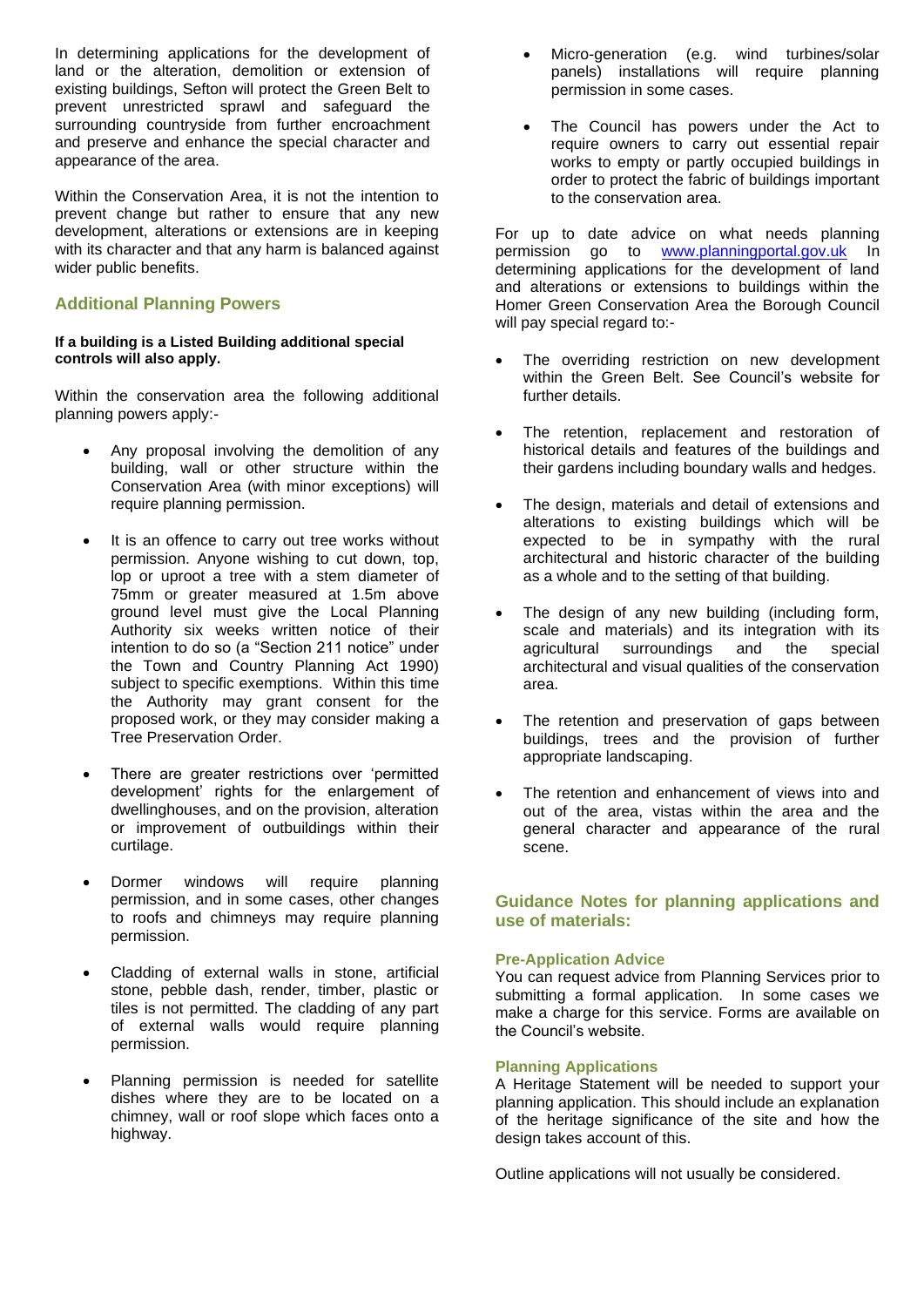#### **Demolition**

The demolition or redevelopment of any building of individual or group value will not be permitted unless the Local Planning Authority is satisfied that the building cannot be used for any suitable purpose and it is not important enough to merit the costs involved in its preservation. Any consent to demolish would normally be conditional on the building not being demolished before a contract is made to carry out redevelopment. This redevelopment must be of a high standard of design and will normally be granted consent at the same time.

#### **Trees**

Anyone proposing to cut down or carry out work on a tree over 75mm in diameter measured at 1.5m above ground is required to give the local planning authority six weeks prior notice (a "Section 211 notice" under the Town and Country Planning Act 1990). Within this time the Authority may grant consent for the proposed work, or they may consider making a Tree Preservation Order. It is an offence to carry out tree works without permission.

#### **New development on vacant sites**

Any new development should be conceived with the architectural character and scale of the area in mind. Early discussions with Planning Services are advised. The services of a qualified architect are strongly recommended.

#### **Conversion of existing buildings**

Where planning permission to convert buildings into new uses is sought, the new use and internal layout of the building should be carefully considered. Particular attention will be paid to plan form, the character of the building and its external appearance, the layout of gardens, car parking and the position of bin stores.

Every effort should be made to minimise external alterations, such as fire escapes and new windows (including dormer windows). Where external changes are required it should be made to a non-prominent elevation. Alterations or extensions should use carefully chosen materials that match or complement the building. Again, the services of a qualified architect are strongly recommended.

## **External alterations to existing buildings including extensions**

The following deals with some of the details of alterations and extensions to buildings.

#### **Windows**

Original windows should be retained and renovated where possible. If all or part of any window needs to be replaced it should match the original design. Care should be taken to ensure that 'reveals' are retained. This is important for practical (weather protection) as

well as aesthetic reasons. If additional windows are essential, they should be restricted to the nonprominent elevations. Their size and proportion should match the original windows.

When repairing windows care must be taken to retain and restore details. Imitation 'leaded' lights should always be avoided whilst aluminium and UPVC windows are likely to have different detailing and proportions to the existing and are likely to detract from the character of the building.

#### **Dormer Windows**

Dormer windows are not normally acceptable on principal elevations unless they can be shown to complement the original design. If they are found necessary for internal planning reasons then they should be as small as possible and confined to nonprominent elevations. The cladding should complement or be the same as the roofing material.

#### **Brickwork**

Brickwork should not be painted. Areas of brickwork requiring renewal should be replaced with matching or second hand bricks in the original bond. Materials and techniques for brick pointing should be compatible with existing construction. Samples can be prepared to obtain the correct match of colour. Pointing should match the existing work which is generally flush finish. Repointing with cement slurry, bagging or bag-rubbing is not acceptable.

The rendering of brickwork should be avoided for both visual and practical reasons. Rendered surfaces require a greater level of maintenance and repointing. Limited repair to brickwork is usually cheaper and visually more acceptable. 'Stone cladding' of brickwork should always be avoided again for practical as well as aesthetic reasons.

#### **Stonework**

Stonework should be left unpainted. Where stonework is to be cleaned, professional advice should be sought on the appropriate method, so as not to damage the surface of the stone or details and mouldings. If missing or damaged stone details should be replaced in their original form. Care should be taken to source matching stone.

## **Roofs**

Existing simple rooflines and profiles should be maintained. Any renewals or repairs should use reclaimed or new materials to match those on the existing roof. Plastic membrane or felt coverings laid over the existing roof finish are not acceptable. They cause damage to slates and tiles, and can lead to condensation problems and rot in roof timbers.

#### **Chimneys**

The original chimneystacks and pots form an integral part of the design of buildings and create an interesting 'roofscape'. It is important, therefore, to opt for repairing rather than dismantling stacks when they become redundant. If the stacks become unsafe, then